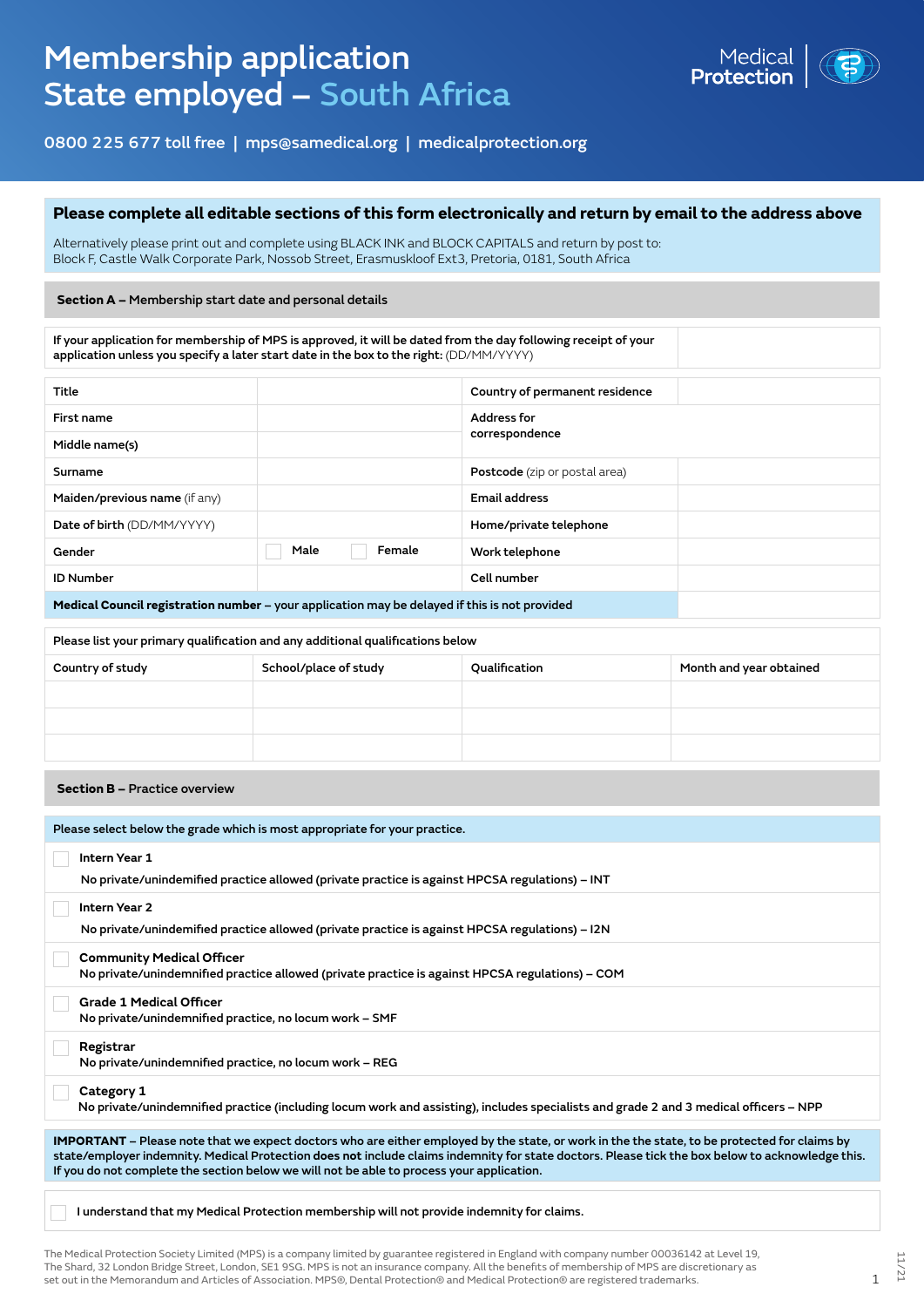#### **Section C –** Previous history (Please read the important information below)

In this section you must include details of any matter in which you have been named or involved. Please include any pending, unresolved or closed issues, even those already reported to MPS. If necessary please continue your answers on the enclosed pages. Please note that failure to disclose full and accurate details about your previous history may delay your application and/or if you are accepted into membership could result in the suspension and/or withdrawal of membership benefits and/or the cancellation and/or termination of membership.

|                                                                                                                                                                                                                                                                                                | 1. Have you had any professional indemnity/insurance before?<br>If YES, please give the name of all other organisations and the dates during the last 10 years which you were a<br>Yes<br>No<br>member or policyholder. If you were previously a member of MPS, please give your membership number and<br>your full name at the time (if it has changed). |      |                                                       |                                                                      |                          |                                                                                                                      |  |     |    |
|------------------------------------------------------------------------------------------------------------------------------------------------------------------------------------------------------------------------------------------------------------------------------------------------|-----------------------------------------------------------------------------------------------------------------------------------------------------------------------------------------------------------------------------------------------------------------------------------------------------------------------------------------------------------|------|-------------------------------------------------------|----------------------------------------------------------------------|--------------------------|----------------------------------------------------------------------------------------------------------------------|--|-----|----|
| Organisation                                                                                                                                                                                                                                                                                   |                                                                                                                                                                                                                                                                                                                                                           |      | From date (DD/MM/YYYY)<br><b>To date</b> (DD/MM/YYYY) |                                                                      | Membership/policy number |                                                                                                                      |  |     |    |
|                                                                                                                                                                                                                                                                                                |                                                                                                                                                                                                                                                                                                                                                           |      |                                                       |                                                                      |                          |                                                                                                                      |  |     |    |
|                                                                                                                                                                                                                                                                                                |                                                                                                                                                                                                                                                                                                                                                           |      |                                                       |                                                                      |                          |                                                                                                                      |  |     |    |
|                                                                                                                                                                                                                                                                                                |                                                                                                                                                                                                                                                                                                                                                           |      |                                                       |                                                                      |                          |                                                                                                                      |  |     |    |
|                                                                                                                                                                                                                                                                                                |                                                                                                                                                                                                                                                                                                                                                           |      |                                                       | please give details of which countries and the amount of work below. |                          | 2. Will you carry out professional practice outside of the country in which you are applying for membership? If YES, |  | Yes | No |
|                                                                                                                                                                                                                                                                                                | 3. Will you be involved in treating or providing advice to patients outside of the country in which you are applying for<br>No<br>Yes<br>membership? This includes remote consultation and prescriptions, if YES, please give details.                                                                                                                    |      |                                                       |                                                                      |                          |                                                                                                                      |  |     |    |
|                                                                                                                                                                                                                                                                                                | 4. Have you at any stage practiced without professional indemnity during the last 10 years? If YES, please confirm the<br>Yes<br>No<br>dates and the reasons below. Please exclude any period(s) protected by state, employer, insurer or MDO indemnity.                                                                                                  |      |                                                       |                                                                      |                          |                                                                                                                      |  |     |    |
|                                                                                                                                                                                                                                                                                                | 5. Have there been any breaks in your clinical practice of more than 6 months in the last 2 years? If YES, please confirm<br>No<br>Yes<br>the dates and reason for the gap along with any continuous professional development or refresher training.                                                                                                      |      |                                                       |                                                                      |                          |                                                                                                                      |  |     |    |
|                                                                                                                                                                                                                                                                                                | 6. Have you ever previously been refused professional indemnity or insurance, including a decline to renew, or had it<br>Yes<br>No<br>withdrawn/voided? If YES, please give a summary of events, dates and reasons below. Please include copies of any<br>relevant correspondence.                                                                        |      |                                                       |                                                                      |                          |                                                                                                                      |  |     |    |
|                                                                                                                                                                                                                                                                                                | 7. Have you had any non-standard terms or conditions including a non-standard subscription or premium imposed on<br>No<br>Yes<br>your professional indemnity or insurance? If YES, give a summary including events, dates and reasons.                                                                                                                    |      |                                                       |                                                                      |                          |                                                                                                                      |  |     |    |
|                                                                                                                                                                                                                                                                                                | 8. In the last 10 years, have you had any complaints arising out of your practice that were not resolved at a local level?<br>Yes<br>If YES, please give a factual summary of the event, the extent of your involvement, the country, relevant indemnifiers<br>No<br>and outcomes.                                                                        |      |                                                       |                                                                      |                          |                                                                                                                      |  |     |    |
|                                                                                                                                                                                                                                                                                                | 9. In the last 10 years have you been involved in any claim(s) for compensation or damages arising out of your<br>professional practice regardless of the outcome? If YES, please give a factual summary, your involvement, indemnifiers<br>Yes<br>No<br>and outcomes.                                                                                    |      |                                                       |                                                                      |                          |                                                                                                                      |  |     |    |
| 10. Are you aware of any incident(s) or complaint that might become a claim? If YES, please give a factual summary of the<br>Yes<br>No<br>event, the extent of your involvement, the country, relevant indemnifiers and outcomes.                                                              |                                                                                                                                                                                                                                                                                                                                                           |      |                                                       |                                                                      |                          |                                                                                                                      |  |     |    |
| 11. Have you ever been the subject of a disciplinary inquiry or had practice privileges refused/withdrawn/made<br>conditional by a health care provider? If YES, please give details below. Please include copies of any outcome letters/<br>No<br>Yes<br>documentation with your application. |                                                                                                                                                                                                                                                                                                                                                           |      |                                                       |                                                                      |                          |                                                                                                                      |  |     |    |
| 12. Have you ever been subject to any referral, complaint, inquiry, investigation or hearing by any regulatory, licensing or<br>registration body? If YES, please give details below. Please include copies of any outcome letters/documentation with<br>Yes<br>No<br>your application form.   |                                                                                                                                                                                                                                                                                                                                                           |      |                                                       |                                                                      |                          |                                                                                                                      |  |     |    |
| 13. Are there any other issues of which MPS might need to be aware when considering your application for membership?<br>Yes<br>No<br>If YES, please give details below.                                                                                                                        |                                                                                                                                                                                                                                                                                                                                                           |      |                                                       |                                                                      |                          |                                                                                                                      |  |     |    |
| 14. Have you been cautioned by the police or convicted of any criminal offence? If YES, please give details below. Please<br>No<br>Yes<br>do not include minor traffic offences.                                                                                                               |                                                                                                                                                                                                                                                                                                                                                           |      |                                                       |                                                                      |                          |                                                                                                                      |  |     |    |
| IMPORTANT - If you have answered Yes to any of the above questions please complete the following giving details as outlined in the<br>question above. Please DO NOT provide patient sensitive or confidential information such as patients name and address information                        |                                                                                                                                                                                                                                                                                                                                                           |      |                                                       |                                                                      |                          |                                                                                                                      |  |     |    |
|                                                                                                                                                                                                                                                                                                | Question no.                                                                                                                                                                                                                                                                                                                                              | Date | Outcome                                               | Cost                                                                 |                          | <b>Summary</b> (please refer to the question above for what information is needed)                                   |  |     |    |
|                                                                                                                                                                                                                                                                                                |                                                                                                                                                                                                                                                                                                                                                           |      |                                                       |                                                                      |                          |                                                                                                                      |  |     |    |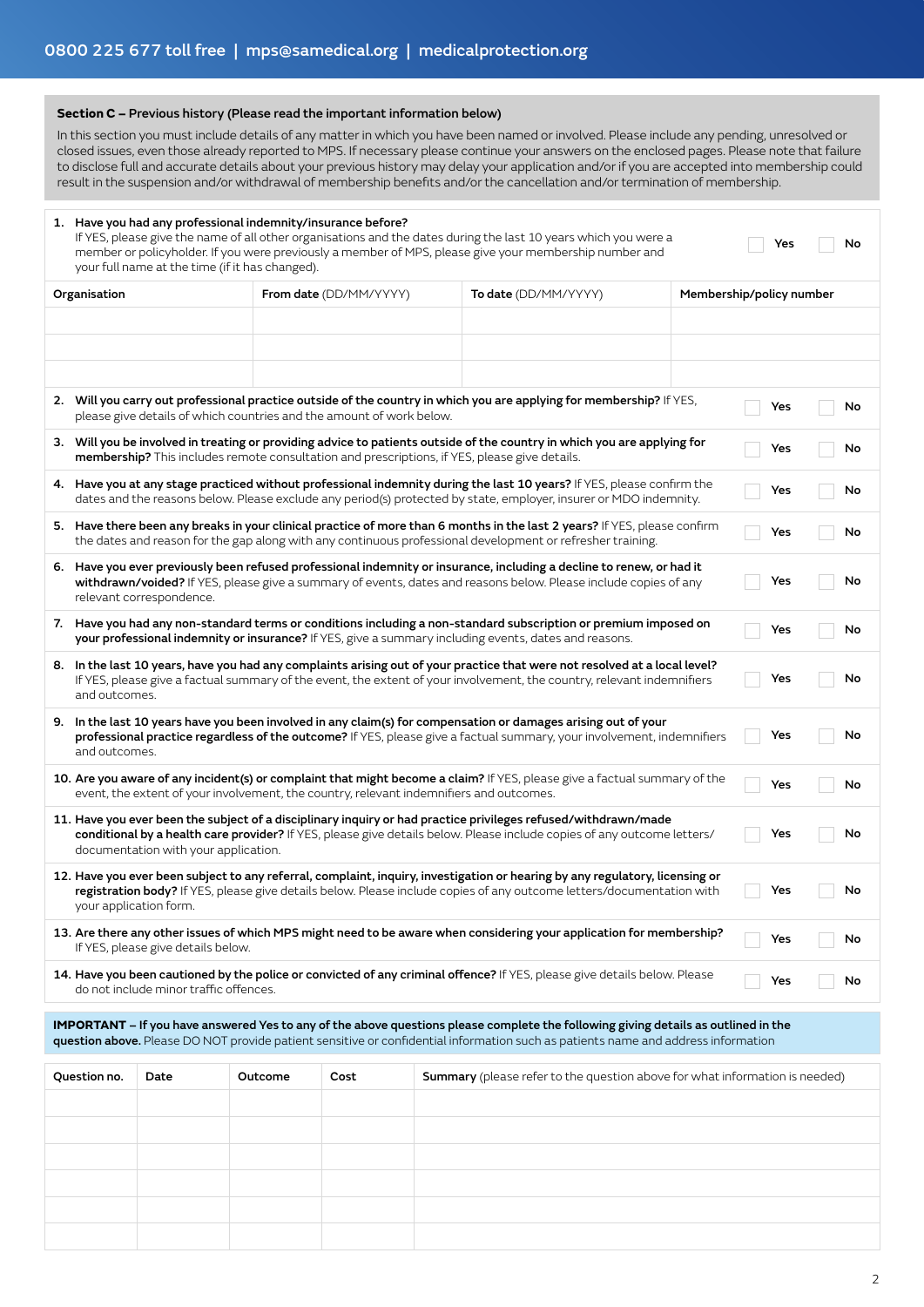### **Section D –** Declaration

#### **IMPORTANT** – Your personal information and data

When interacting with MPS, you may choose to give MPS information about your criminal convictions and offences (including alleged offences), your health, race, ethnic origin, sex life, sexual orientation and trade union membership ('Special Category Data'). This happens where that information is relevant to your membership or the actual or potential provision of advice, assistance or indemnity. We may also receive Special Category Data about you from others in connection with membership or advice, assistance or indemnity (eg from a complainant, claimant, witness, expert, court or regulator).

To find out more about how we collect, use and handle your data including Special Category Data, please see the Privacy Statement on our website medicalprotection.org/privacy

When you tick the box below, you expressly consent to MPS processing your Special Category Data for the purposes of providing you with membership and its benefits (including assistance and indemnity).

#### I consent

You may withdraw consent to such processing by contacting MPS, but if you do so we will no longer be able to provide you with membership and its benefits.

|      | <b>IMPORTANT</b> – Please read, sign and add the current date below                                                                                                                                                                                                 |                                                                         |                                                                                                                                                                                  |
|------|---------------------------------------------------------------------------------------------------------------------------------------------------------------------------------------------------------------------------------------------------------------------|-------------------------------------------------------------------------|----------------------------------------------------------------------------------------------------------------------------------------------------------------------------------|
|      |                                                                                                                                                                                                                                                                     |                                                                         |                                                                                                                                                                                  |
|      | By signing and returning this form, you agree and confirm that:                                                                                                                                                                                                     |                                                                         |                                                                                                                                                                                  |
| L.   | You wish to apply for membership of MPS subject to the Memorandum and<br>Articles of Association.                                                                                                                                                                   |                                                                         |                                                                                                                                                                                  |
| ii.  | You understand that any failure to disclose full and accurate details may delay<br>your application and/or if you are accepted into membership could result                                                                                                         |                                                                         |                                                                                                                                                                                  |
|      | in the suspension and/or withdrawal of membership benefits and/or the<br>cancellation and/or termination of membership.                                                                                                                                             | Date                                                                    | Please note this must<br>be the current date                                                                                                                                     |
| iii. | You understand that membership is not conferred automatically and is<br>subject to approval by MPS.                                                                                                                                                                 |                                                                         |                                                                                                                                                                                  |
|      | iv. You acknowledge that any subscription payments made are subject to<br>verification and that acceptance of a payment by MPS does not of itself<br>confirm membership and/or entitlement to request benefits.                                                     | Tick here if you are submitting additional sheets<br>or correspondence. |                                                                                                                                                                                  |
| V.   | You will inform us if your personal circumstances or scope of practice change.                                                                                                                                                                                      |                                                                         | In order to provide you with the best possible service we                                                                                                                        |
| VI.  | We may seek information from other professional defence organisations,<br>insurance companies, employers, and/or other third parties in respect of<br>membership and that they may release to us such information.                                                  | email, please tick here.                                                | would like to inform you of other products and services<br>offered by us that we believe may be of interest to you.<br>To opt-in to receive such information, either via post or |
|      | vii. For the purposes of the South African law and The Protection of Personal<br>Information Act (4 of 2013), we may obtain, process, retain and transfer<br>your personal data as set out in the Privacy Statement on our website<br>medicalprotection.org/privacy |                                                                         | You can contact us to update your marketing preferences.                                                                                                                         |

#### **Please tell us why you have chosen MPS – Your comments are important to us, please tick below**

|    | Personal recommendation                                     |  |
|----|-------------------------------------------------------------|--|
|    | Competitive subscription rates                              |  |
|    | MPS membership co-ordinator, please provide their initials: |  |
|    | Group arrangement                                           |  |
|    | Dissatisfaction with previous organisation                  |  |
| ь. | Other (please provide details)                              |  |



## **Medical Protection – South Africa**

A scheme of co-operation between Medical Protection and SAMA South Nossob Street, Erasmuskloof Ext3 African Medical Association

Block F, Castle Walk Corporate Park Pretoria, 0181, South Africa

T (012) 481-2070 F 086 635 8810

medicalprotection.org mps@samedical.org